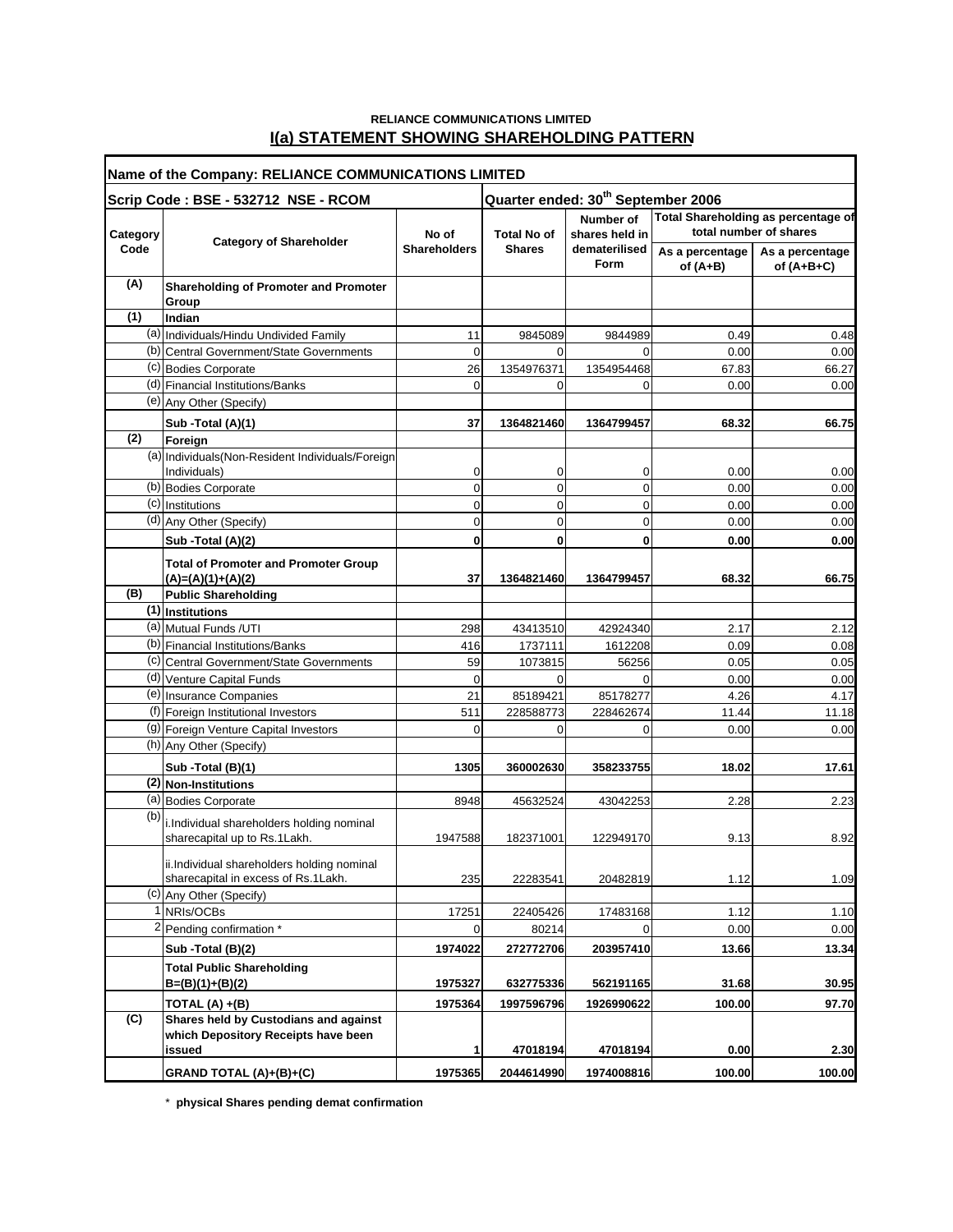# (SHAREHOLDING PATTERN- 30.09.2006)

## **I(b) Statement showing shareholding of persons belonging to the category "Promoter and Promoter Group"**

| Sr No | Name of the shareholder                                                                    | No of shares   | Shares as a percentage of total<br>number of shares{i.e., Grand Total<br>$(A) + (B) + (C)$ indicated in statement<br>at $para(l)(a)$ above} |
|-------|--------------------------------------------------------------------------------------------|----------------|---------------------------------------------------------------------------------------------------------------------------------------------|
|       | AAA COMMUNICATION PRIVATE LIMITED                                                          | 59 52 89 152   | 29.11                                                                                                                                       |
|       | BHAVAN MERCANTILE PRIVATE LIMITED                                                          | 44 42 21 662   | 21.73                                                                                                                                       |
|       | 3 ANADHA ENTERPRISE PRIVATE LIMITED                                                        | 26 85 99 358   | 13.14                                                                                                                                       |
|       | 4 RELIANCE CAPITAL LIMITED                                                                 | 18462158       | 0.90                                                                                                                                        |
|       | 5 SONATA INVESTMENTS LIMITED                                                               | 1 37 75 000    | 0.67                                                                                                                                        |
|       | 6 AAA GLOBAL BUSINESS ENTERPRISES PVT. LTD.                                                | 1 15 29 001    | 0.56                                                                                                                                        |
|       | <b>SMT. KOKILA D. AMBANI</b>                                                               | 46 65 227      | 0.23                                                                                                                                        |
|       | 8 HANSDHWANI TRADING COMPANY PVT. LTD.                                                     | 30 00 040      | 0.15                                                                                                                                        |
|       | 9 SHRI ANIL D AMBANI                                                                       | 18 59 171      | 0.09                                                                                                                                        |
|       | 10 MASTER JAIANMOL A. AMBANI (through Father and natural<br>guardian Shri Anil D. Ambani)  | 16 69 759      | 0.08                                                                                                                                        |
|       | 11 SMT. TINA A AMBANI                                                                      | 16 50 832      | 0.08                                                                                                                                        |
|       | 12 RELIANCE GENERAL INSURANCE CO LTD                                                       | 1 00 000       | 0.00                                                                                                                                        |
|       | 13 MASTER JAIANSHUL A. AMBANI (through Father and natural<br>guardian Shri Anil D. Ambani) | 100            | 0.00                                                                                                                                        |
|       | <b>TOTAL</b>                                                                               | 1 36 48 21 460 | 66.75                                                                                                                                       |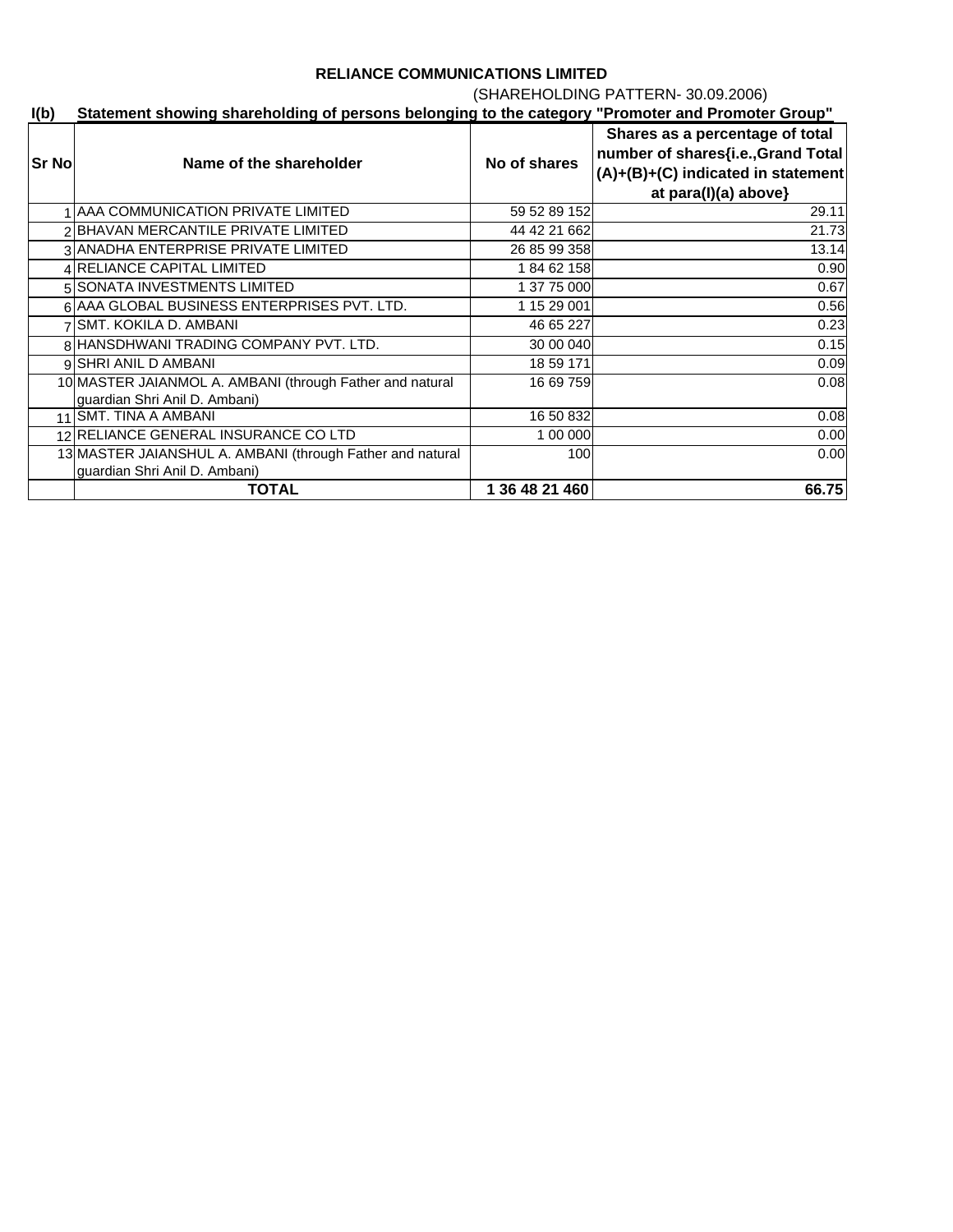## (SHAREHOLDING PATTERN - 30.09.2006)

| I(c) | Statement showing shareholding of persons belonging to the category "Public" and holding |  |
|------|------------------------------------------------------------------------------------------|--|
|      | more than 1% of the total number of shares                                               |  |

| <b>Sr No</b> | Name of the shareholder                          | No of shares | Shares as a percentage of total<br>number of shares{i.e., Grand Total<br>$(A)+(B)+(C)$ indicated in statement at<br>para(I)(a) above} |
|--------------|--------------------------------------------------|--------------|---------------------------------------------------------------------------------------------------------------------------------------|
|              | 1 LIFE INSURANCE CORPORATION OF INDIA            | 71747625     | 3.51                                                                                                                                  |
|              | 2 DEUTSCHE BANK TRUST COMPANY<br><b>AMERICAS</b> | 47018194     | 2.30                                                                                                                                  |
|              | TOTAL                                            | 118765819    | 5.81                                                                                                                                  |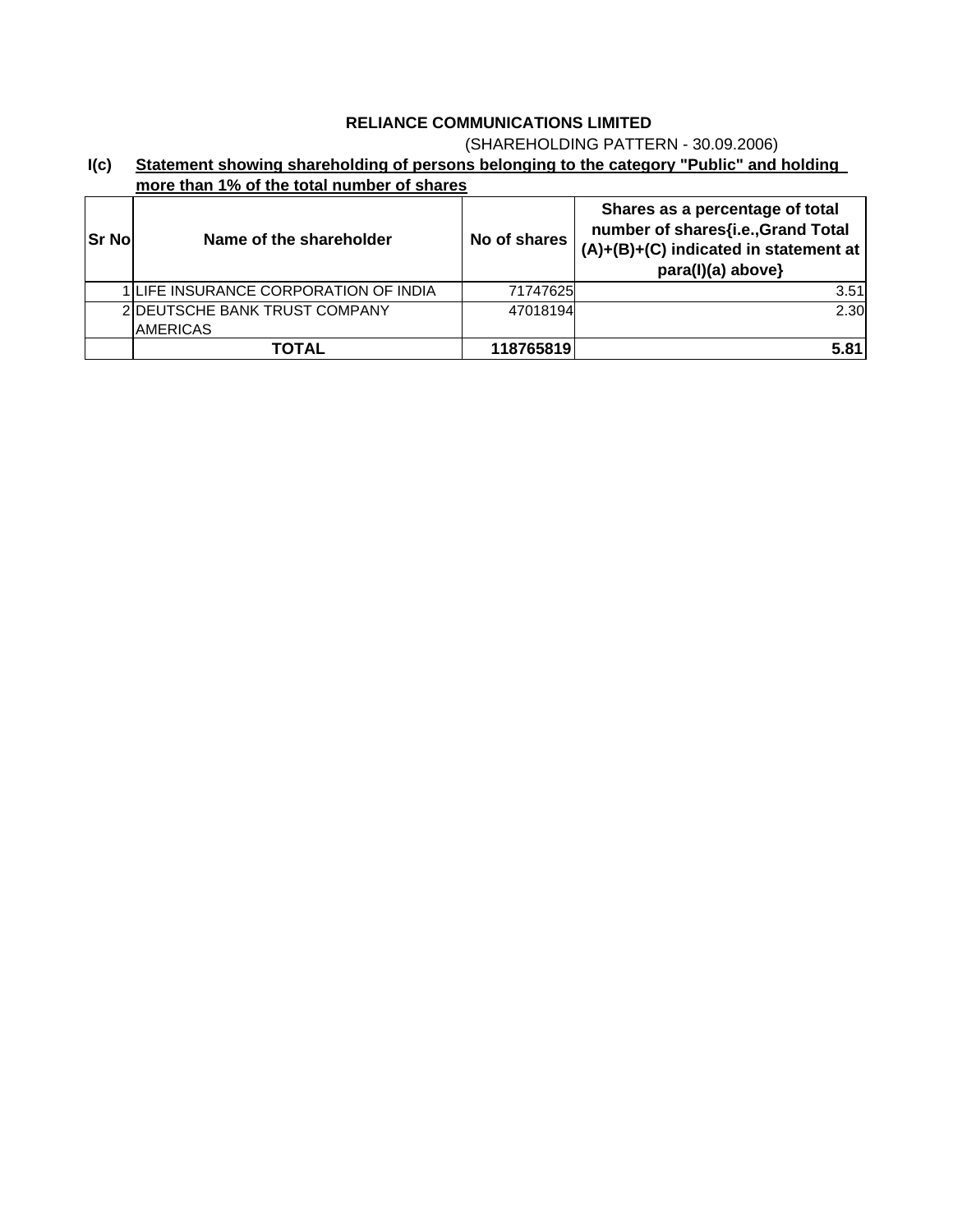(SHAREHOLDING PATTERN - 30.09.2006)

#### **I(d) Statement showing details of locked -in shares**

| Sr No | Name of the shareholder              | No of locked-in shares | Locked-in shares as a percentage<br>of total number of shares{i.e.,Grand<br>Total $(A)+(B)+(C)$ indicated in<br>statement at para(I)(a) above} |
|-------|--------------------------------------|------------------------|------------------------------------------------------------------------------------------------------------------------------------------------|
|       | I IAAA COMMUNICATION PRIVATE LIMITED | 205371142*             | 10.04                                                                                                                                          |
| TOTAL |                                      |                        | 10.04                                                                                                                                          |

**\* Locked in upto 5.10.2009**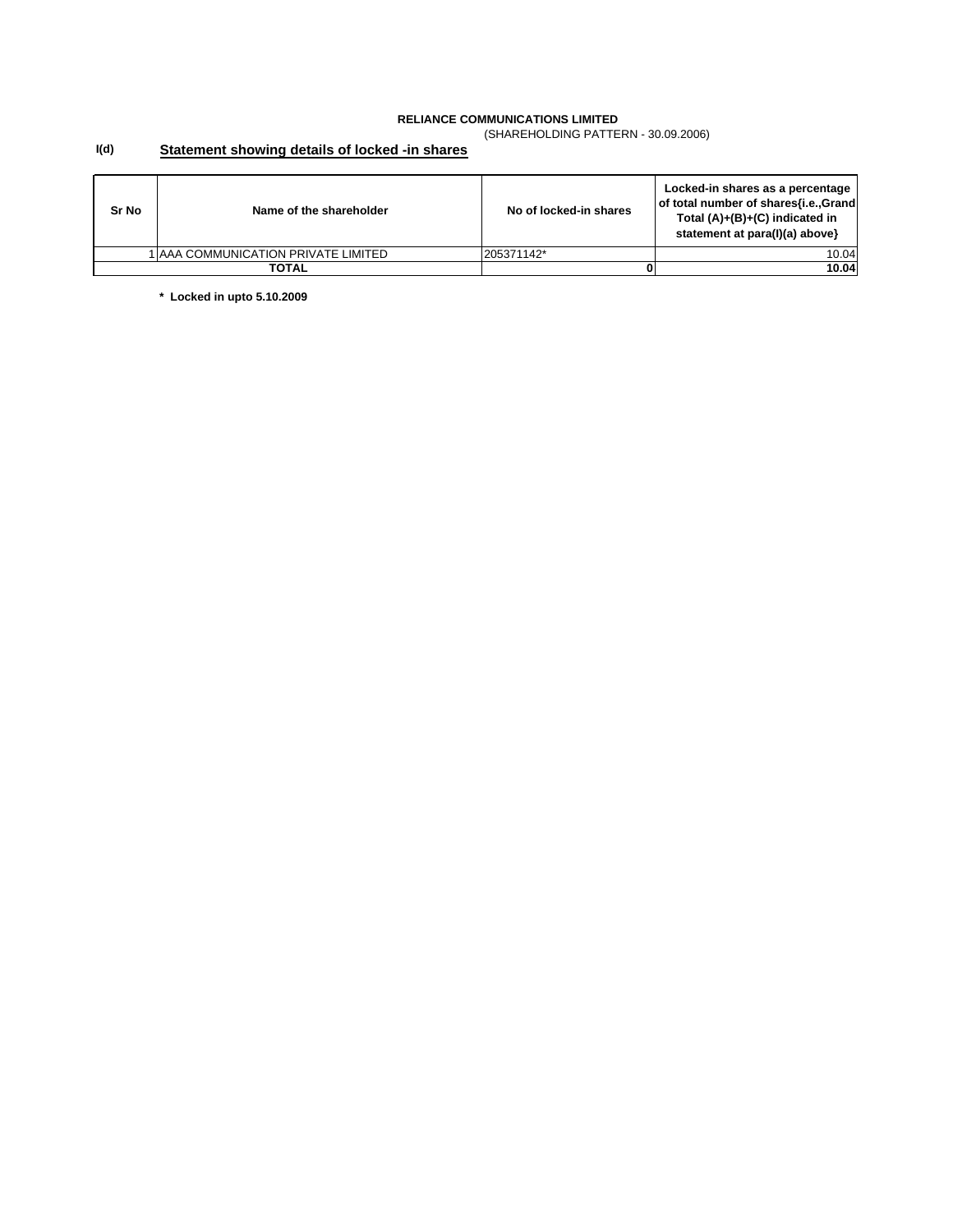(SHAREHOLDING PATTERN - 30.09.2006)

#### **II(a) Statement showing details of Depository Receipts (DRs)**

| Sr No | Type of outstanding DR<br>(ADRs, GRDs, SDRs, etc.) | Number of outstanding DRs | No of shares underlying<br>outstanding DRs | Shares underlying outstanding DRs<br>as a percentage of total number of<br>shares{i.e.,Grand Total (A)+(B)+(C)<br>indicated in statement at para(I)(a)<br>above} |
|-------|----------------------------------------------------|---------------------------|--------------------------------------------|------------------------------------------------------------------------------------------------------------------------------------------------------------------|
|       | 1 GDR                                              | 47018194                  | 47018194                                   | 2.30                                                                                                                                                             |
|       | TOTAL                                              |                           | 47018194                                   | 2.30                                                                                                                                                             |